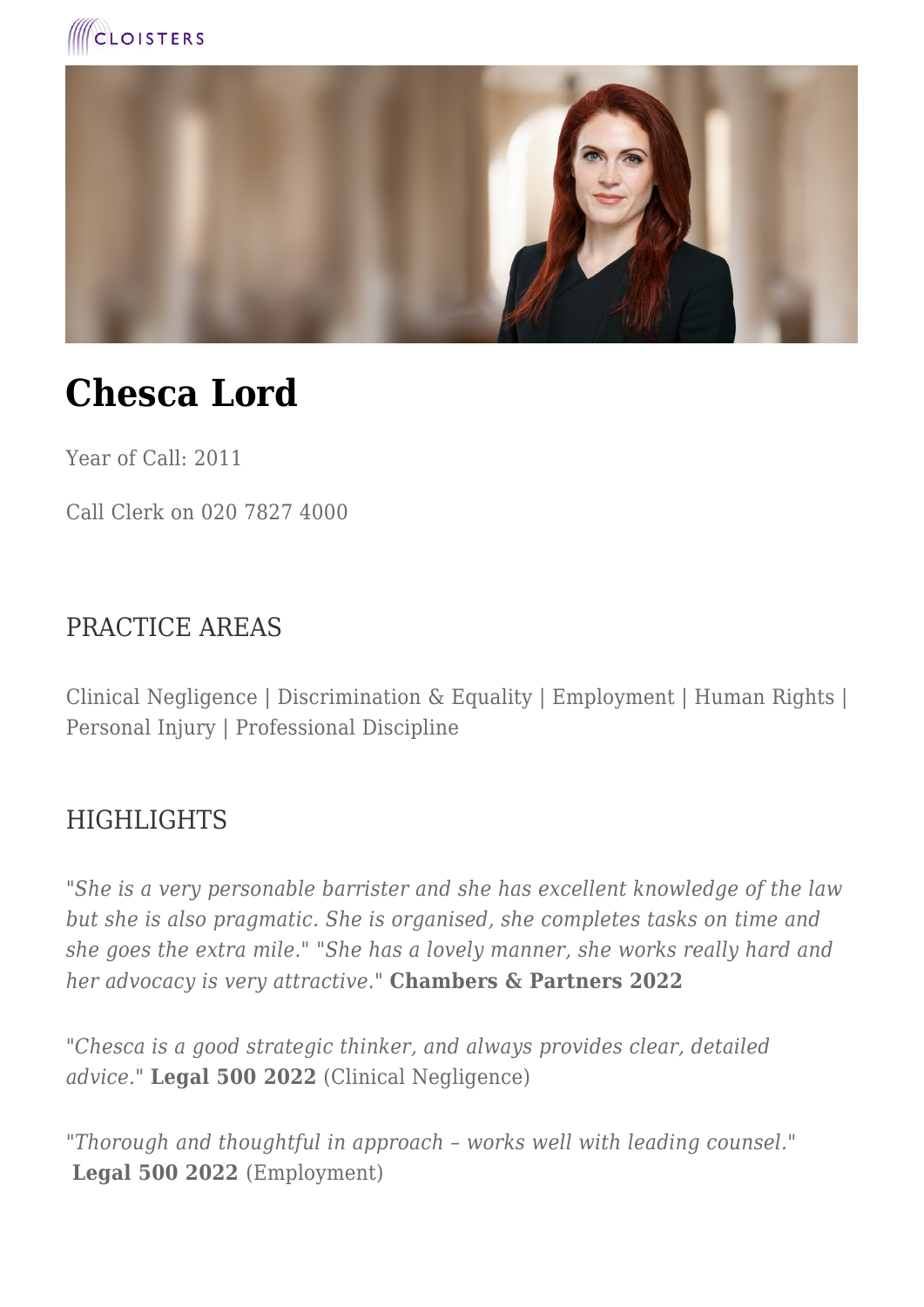## **CLOISTERS**

"Chesca Lord is highly regarded for her extensive experience in the Labour space and is considered by sources as an expert on discrimination-related matters." **Who's Who Legal 2022**

### **OVERVIEW**

Chesca Lord is an experienced trial and appellate advocate, specialising in employment, discrimination, personal injury and clinical negligence law.

#### **EMPLOYMENT AND DISCRIMINATION**

Chesca regularly advises and acts in all areas of employment law, with a heavy focus on discrimination. She has particular experience in complex multi-day litigation and high-value remedies hearings. Her personal injury quantum expertise is an asset in claims involving medical evidence and requiring the drafting of comprehensive and persuasive Schedules or Counter-Schedules of Loss.

She recently acted (led by Caspar Glyn QC) in the Court of Appeal and Supreme Court in Shannon v Rampersad on the issue of whether sleep in care workers should receive the National Minimum Wage and is currently being led by Robin Allen OC in a group action on behalf of part-time judges.

Chesca has undertaken secondments to two leading employment law firms, broadening the scope of her practice and developing her pragmatic, clientfocussed approach. At BDBF she advised a number of senior executives on negotiated exits and restricted covenant issues, and represented a technology company who brought a successful injunction against a departing employee. At Herbert Smith Freehills, Chesca developed her non-contentious employment expertise, including advising on corporate transactions, and internal grievances and disciplinaries.

Chesca regularly provides pro-bono advice and advocacy under the ELIPS and ELAAS (EAT) schemes, and is willing to act pro bono in appropriate cases.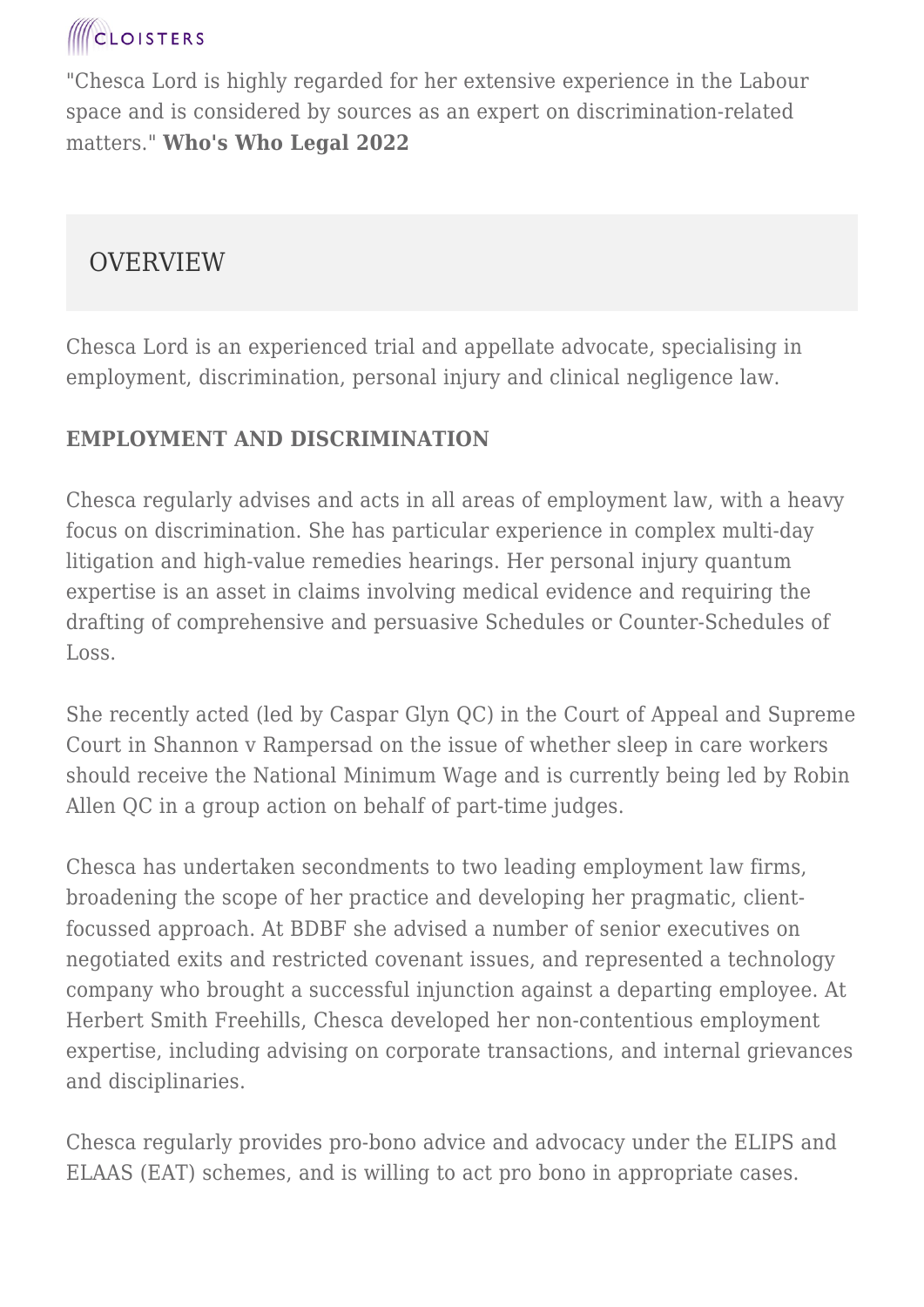

#### **PERSONAL INJURY AND CLINICAL NEGLIGENCE**

Chesca specialises in contested quantum-only cases of the utmost severity. She is frequently brought in as junior counsel to draft complex multi-million pound Schedules of Loss and to help secure large urgent interim payments.

Since becoming a tenant at Cloisters, Chesca has been involved in the recovery of over £175 million for injured claimants. She has particular expertise in cerebral palsy arising from clinical negligence at birth, and catastrophic RTAs resulting in spinal cord injuries, traumatic brain injuries, amputations and/or visual impairment.

She has significant experience dealing with a wide range of controversial quantum issues including accommodation claims, claims for home hydrotherapy pools, motor homes and exoskeletons, complex career-long loss of earnings claims for young adults, cases involving difficult causation disputes and novel issues in fatal accidents claims.

Chesca's employment law expertise and knowledge is valuable to her PI/CN clients. She has gained extensive trial advocacy experience and is live to potential issues concerning disability discrimination and the employment of a care team.

#### AWARDS

Hardwicke Scholarship, Lincoln's Inn

Cholmeley Studentship, Lincoln's Inn

Buchanan Prize, Lincoln's Inn

City Law School/Falcon Chambers Land Law Essay Prize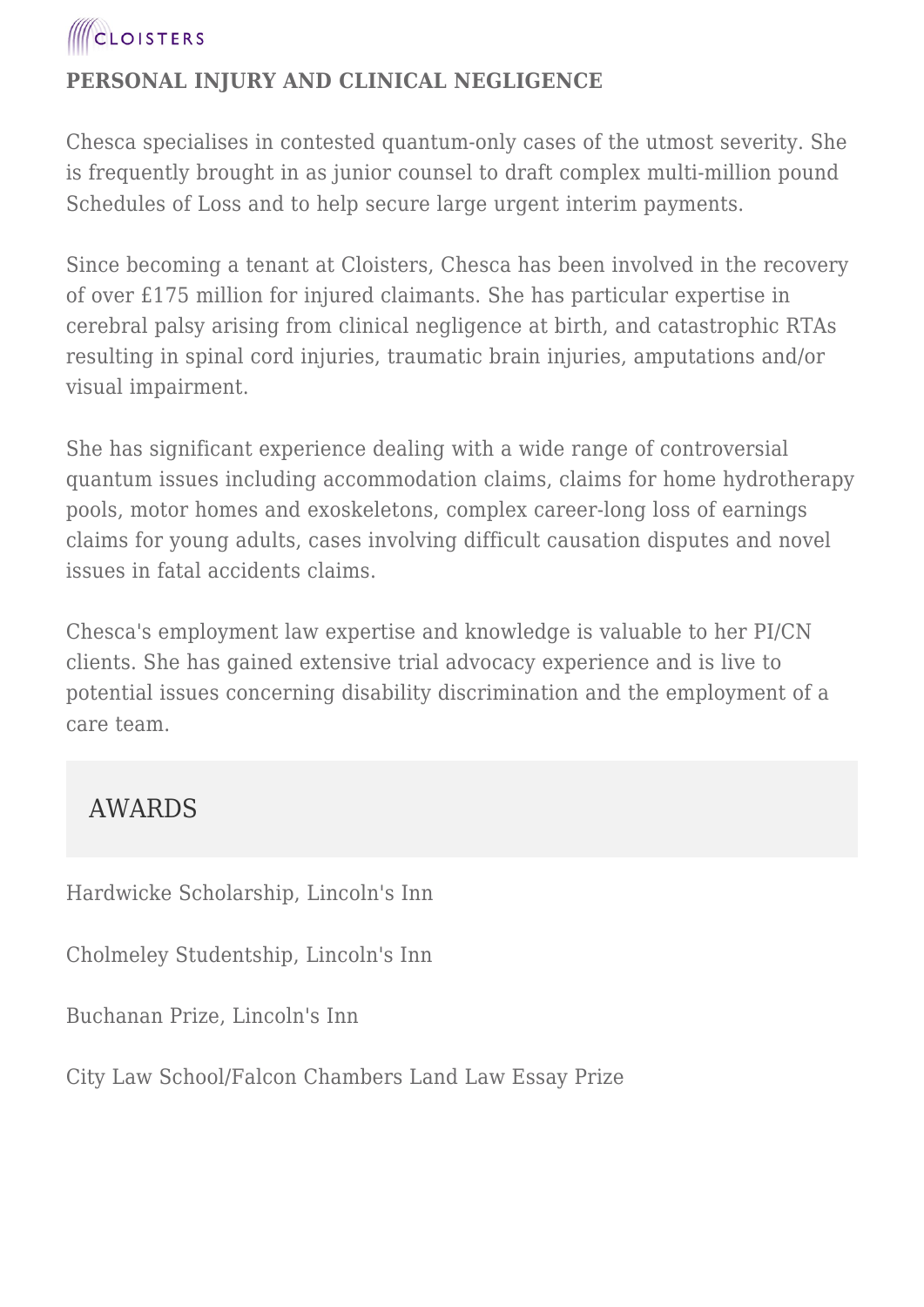

### **REFERENCES**

**Who's Who Legal 2022** "Chesca Lord is highly regarded for her extensive experience in the Labour space and is considered by sources as an expert on discrimination-related matters."

**Chambers & Partners 2022:** "She is a very personable barrister and she has excellent knowledge of the law but she is also pragmatic. She is organised, she completes tasks on time and she goes the extra mile." "She has a lovely manner, she works really hard and her advocacy is very attractive."

**Legal 500 2022:** (Clinical Negligence) "Chesca is a good strategic thinker, and always provides clear, detailed advice."

(Employment) "Thorough and thoughtful in approach – works well with leading counsel."

**Chambers & Partners 2021:** "Super bright, commercially focused in all her advice and a clever and tactically astute litigator. Also very easy to work with." "Produces super quality work."

**Legal 500 2021:** "Extremely clever, tactically astute and commercially focused. She is always calm and reassuring (particularly with witnesses), while at the same time fiercely competitive - our go-to counsel for all employment law work."

**Who's Who Legal 2017**, ranked as an Expert in Labour, Employment & Benefits

#### APPOINTMENTS AND MEMBERSHIPS

Appointed to EHRC Panel of Preferred Counsel 2019-2023

Member of ELA, ELBA, ILS, DLA, Advocate (formerly Bar Bro Bono Unit), PIBA, APIL and AvMA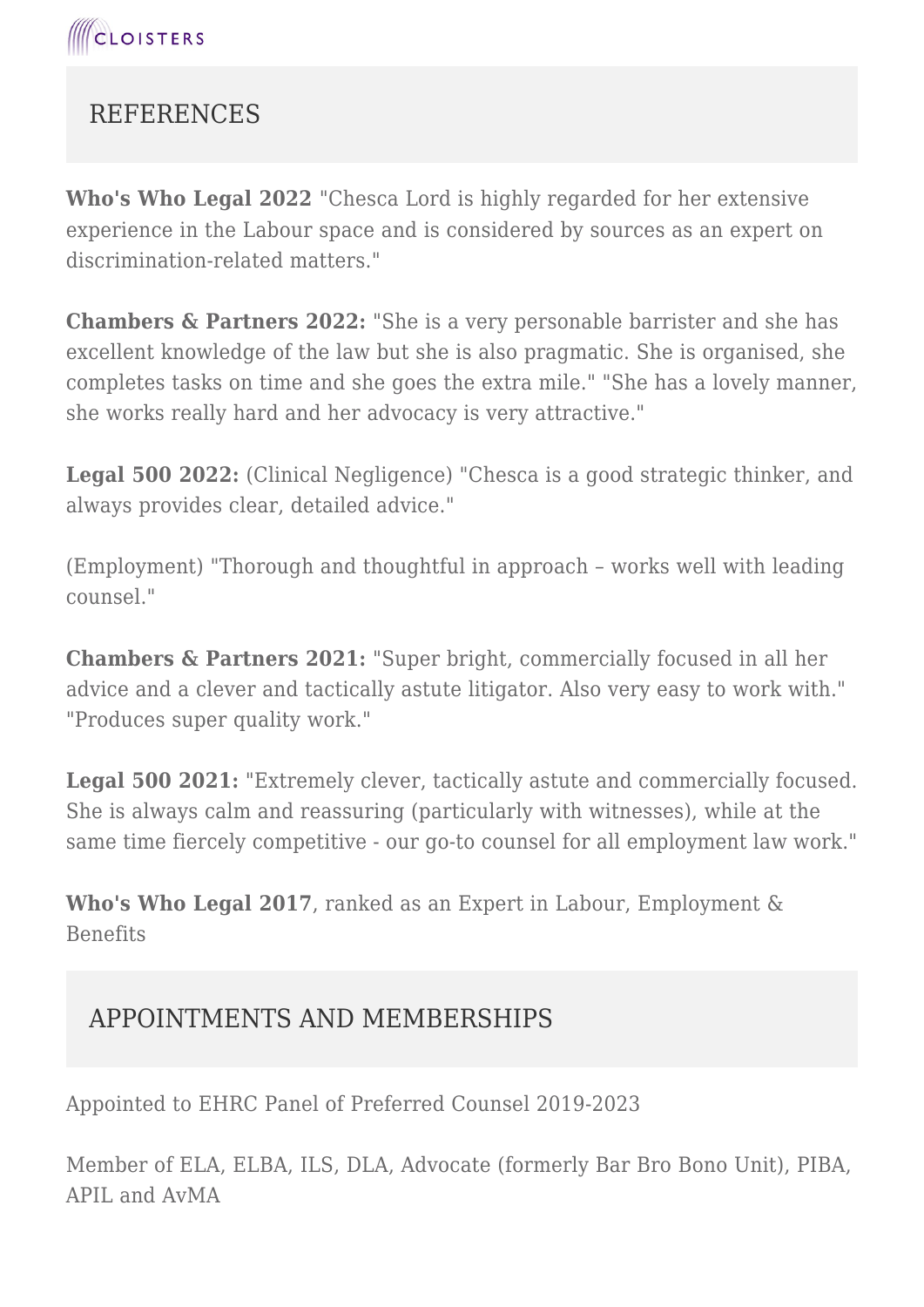

### PUBLICATIONS AND TRAINING

Contributing author to 'Lewis and Buchan: Clinical Negligence – A Practical Guide' (8th Ed, Bloomsbury Professional 2019)

Chesca regularly provides training on a wide range of topics, in particular on personal injury issues for employment lawyers, and quantum issues in PI/CN. Please contact the clerks if you wish to arrange bespoke training.

#### QUALIFICATIONS

Oxford University, BA, History

City Law School, GDL and BPTC (Outstanding)

### HIGHLIGHT CASES

#### **Employment and Discrimination**

• Shannon v Rampersad [2018] EWCA Civ 1641 & Supreme Court [2021] UKSC 8 – whether sleep in workers should receive NMW while asleep, led by Caspar Glyn QC

• Pye v Queen Mary University of London [2017] EWCA Civ 1820 – in which Lord Justice Bean praised Chesca's "high quality" advocacy

• Juric v Look Ahead Care Support and Housing: UKEAT/0091/18/BA (2018) – successfully resisted appeal in whistleblowing case

• Advised a leading commodity broking firm about crossover employment/PI liabilities in context of multi-million pound whistleblowing claim, led externally by James Laddie QC (2017)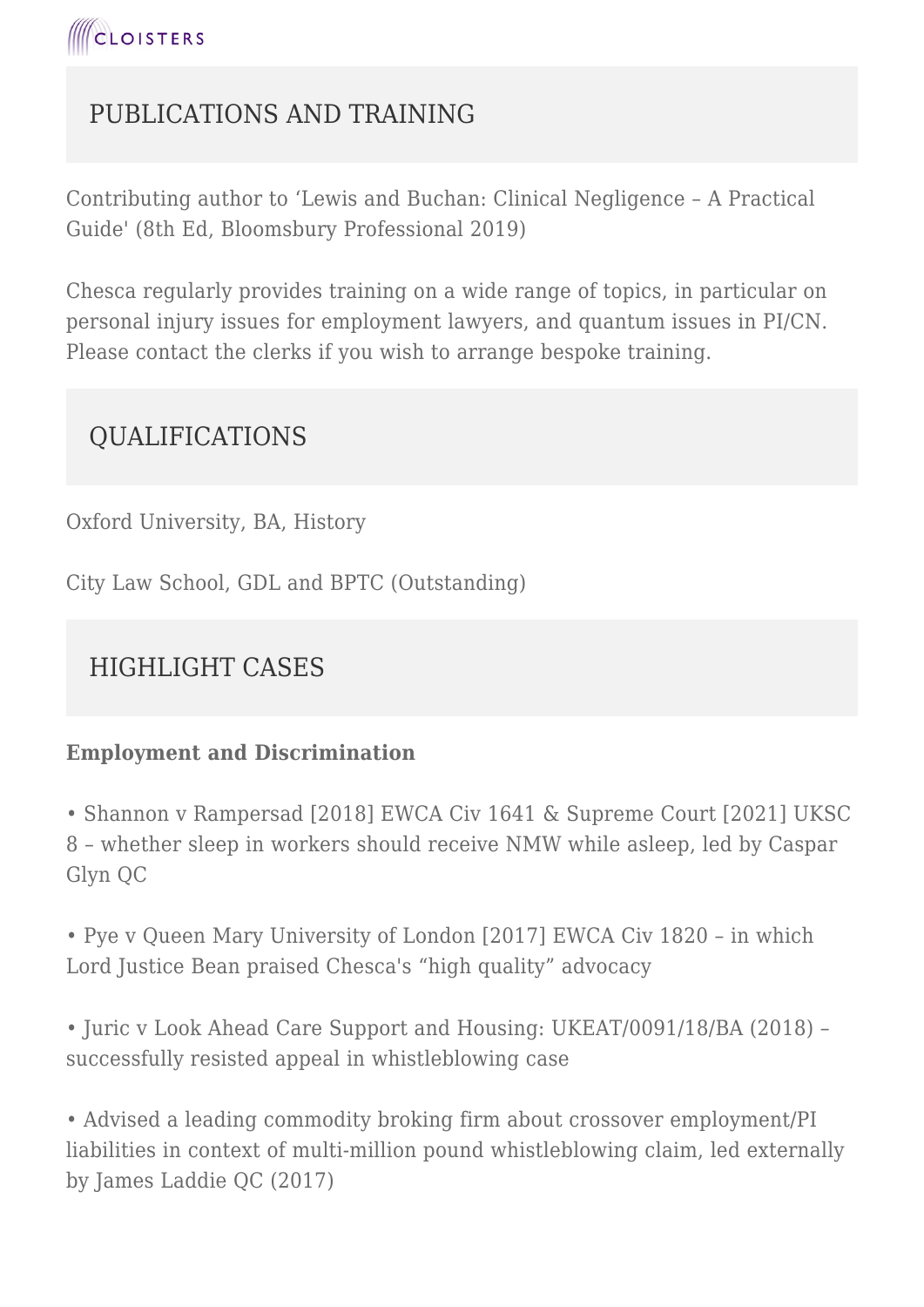## **ICLOISTERS**

• Zerolight v Wolff [2016] EWHC 487 (QB): while seconded to BDBF, successful application for interim injunctive relief to enforce restrictive covenants against a former employee

• Secured a wasted costs order against a firm who held themselves out as acting for named discrimination respondents without authorisation (2015)

• Advised a financial services senior executive on crossover employment/PI claims; settled for a seven figure sum (2015)

• Perry's Motor Sales Ltd v Evans UKEAT/0275/14/BA: successfully resisted an employer's appeal against a finding of constructive unfair dismissal and failure to make reasonable adjustments.

• Acted for a financial sector client in a month-long race discrimination and unfair dismissal trial, led externally by David Craig (now QC) (2014)

• Led by Caspar Glyn QC to act for the Defendant in the then-largest ever single employment and personal injury claim brought in the UK; a stress claim pleaded in excess of £30 million (2013)

#### **Personal Injury and Clinical Negligence**

• Led by Simon Taylor QC or William Latimer Sayer QC in over a dozen cases of cerebral palsy arising from clinical negligence at birth or as an infant, including obtaining a settlement with a capitalised value of over £34 million in 2017, and six cases settling for between £11 million and £18 million each

• AAA v CCC (2019) – severe brain injury sustained by a 1-year old in an RTA, settled at RTM for £15.4 million, led externally by Gerard Martin QC

• ABC v Lewisham and Greenwich Trust - Obtained an interim payment of over £1.2 million to enable a property purchase at a contested hearing in 2014, led by Patricia Hitchcock QC. Case later settled in 2016, led by William Latimer Sayer QC, for c. £11.2 million capitalised value

• Obtained an urgent interim payment of £950,000 to fund intensive brain